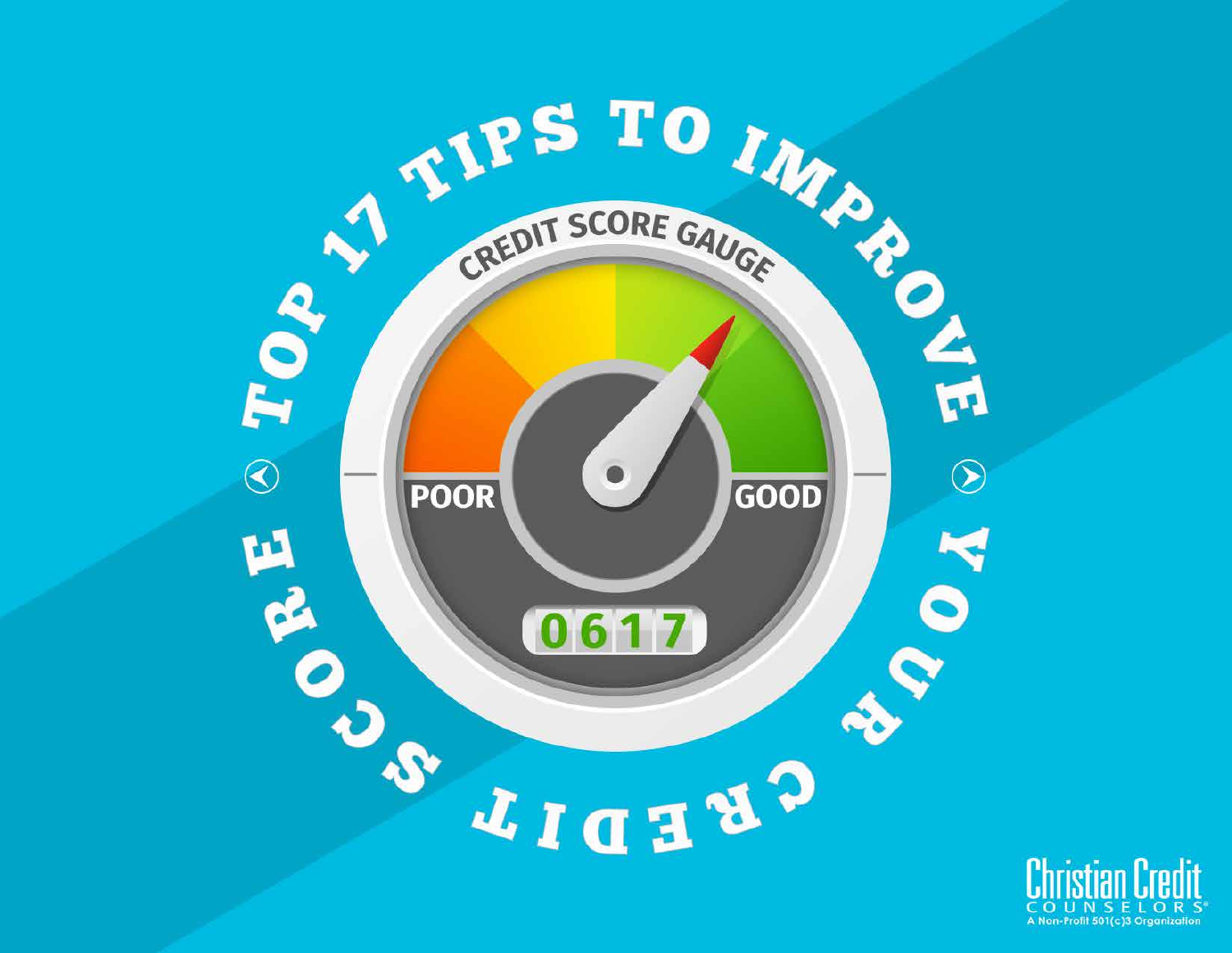**Do you want to improve your credit but don't know where to start? Is it hard to see the light at the end of your credit tunnel?**

**You've come to the right place! Here are 17 tips to start improving your credit so that you can achieve your financial goals. You'll find that if you put these tips into practice, they will help improve your credit over time. It is all about consistently exercising healthy financial habits. After reading these tips, you will find the "Checklist to Success"at the bottom that allows you to complete and track specific actions which will help you on your path to financial success and freedom. Let the credit improvement begin!**

### **Tip #1: Pay all of your bills on time.**

**Budgeting to be able to pay all of your bills on time is the best way to achieve a good credit score. Even if you do not have credit history at this time, you can establish one through timely payment of your bills. A 30-day late payment will result in a negative report on your credit report. If your accounts become 90 days past due, they will be eligible for charge off.** 

#### **Tip #2: Borrow no more than you can comfortably pay back.**

**Before you borrow money review your monthly budget with someone who understands financial management. Discuss what you can afford monthly.** 

### **Tip #3: Avoid opening several new accounts in a short period of time.**

**If you open several credit card accounts or take out multiple loans all within a short period of time, this may indicate the possibility of you overextending your money, thus, negatively affecting your credit.** 

### **Tip #4: Do not bounce checks.**

**Do not write checks that exceed the funds available in your checking account. Don't think you can bounce a check without consequences. Consumers with poor banking habits are flagged in the system and it could prevent you from opening a checking account in the future. For this reason, it is important to keep your account current and avoid bounced checks and charges for insufficient funds.** 



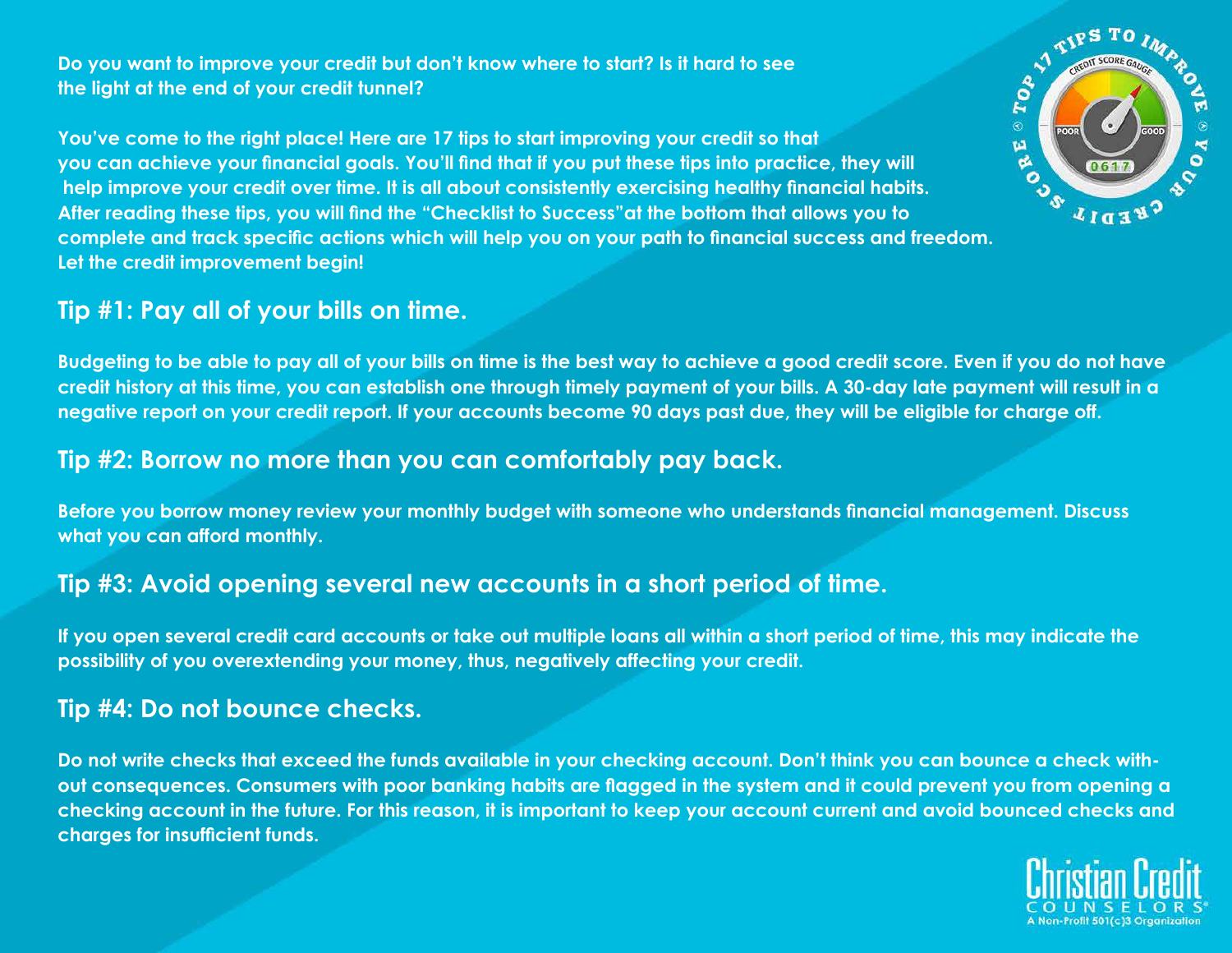### **Tip #5: Make sure you read and understand your loan terms and agreements before you sign anything.**

**It is important that you understand your loan terms and agreements to avoid committing to payment amounts that you cannot afford. If you are unable to pay back your loan, it will negatively affect your credit report and score.** 

#### **Tip #6: Be cautious about co-signing or guaranteeing loans for others.**

**When you co-sign or guarantee a loan for someone, you are agreeing to take responsibility for repaying that person's debt if he or she is unable to do it.** 

### **Tip #7: Apply for a secured credit card.**

**You can apply for a secured credit card at a local financial institution. Make sure to ask the financial institution if the secured card will report to the credit bureaus because not all of them do. You will want to make sure that it does or it will not help you re-establish your credit.** 

**A secured credit card requires that you deposit a specific amount of cash into a savings account. It is used to guarantee your credit card payments. After you consistently repay your balance each month, your credit limit is increased. This is a great way to build credit and a positive credit history.**

#### **Tip #8: Review your credit report and dispute any inaccurate information it may contain.**

**Sometimes there are errors on credit reports. Make sure that your credit report accurately reflects your credit history. If you know that you are going to apply for a loan, review your credit report at least 3 months ahead of time. Remember to check all 3 credit bureaus because each report may differ.** 

**It doesn't cost anything to dispute inaccurate information through the credit bureaus and it is your right as a consumer to dispute information you feel is inaccurate. You will need supporting documentation when disputing any information.** 



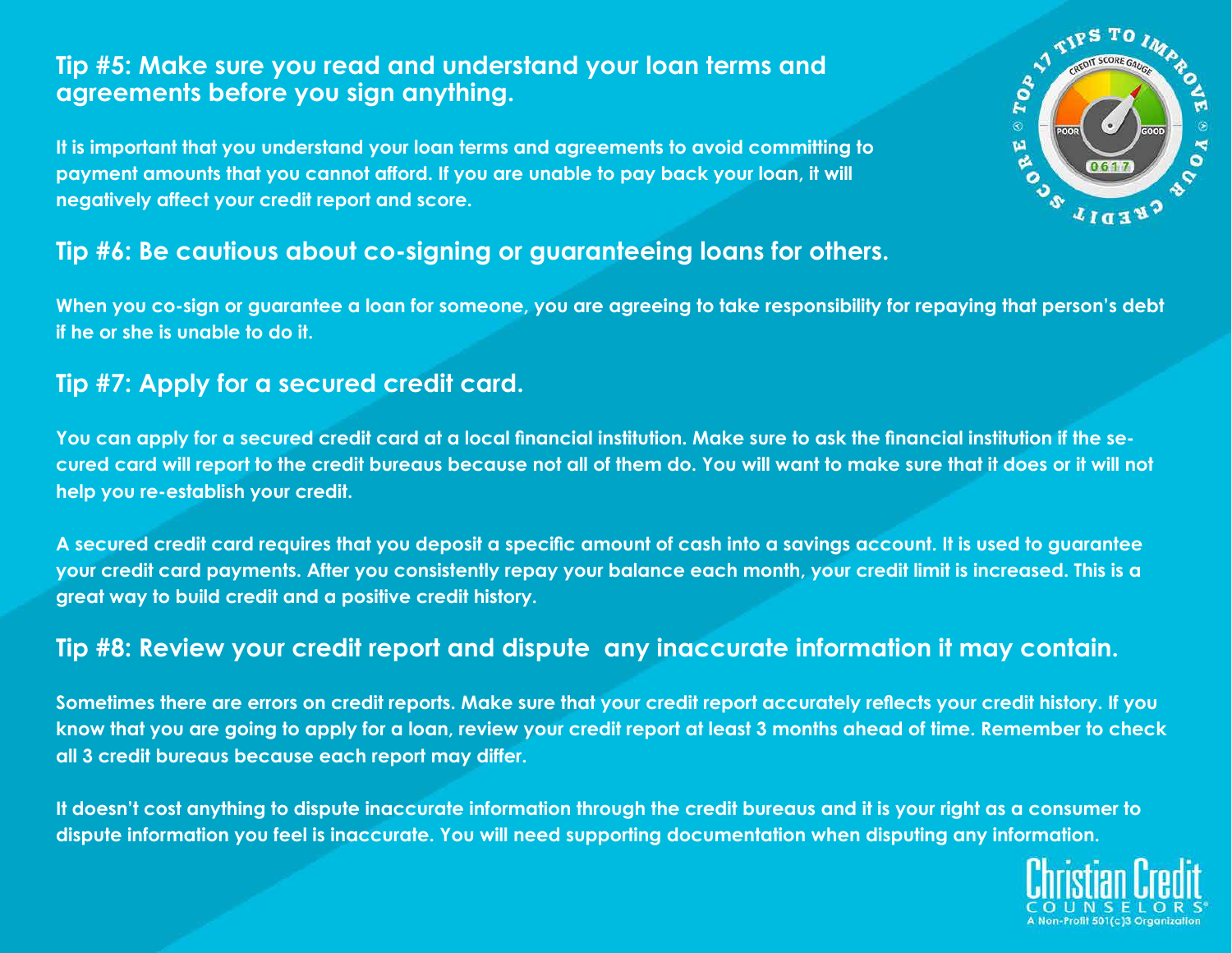# **Tip #9: Create a nontraditional credit history.**

**If you do not have an established credit history, you can create a nontraditional credit history for yourself. You will be able to apply for credit in the future. To build a nontraditional credit history, you can take the following actions:** 

- **• Keep copies of your paid bills.**
- **• Keep copies of the canceled checks used to pay your bills or online confirmations.**
- **• Ask your payees (people/organizations to whom you pay bills to) to write a letter stating how long you have been a customer and paid your bills on time.**
- **• Consider getting a secured credit card. When you use the card, be sure to make payments on time each month. For more details, see Tip #7 above.**

# **Tip #10: Think long-term.**

**Establishing or reestablishing your credit takes time. If you are reestablishing your credit, it may take several years of consistent bill payments before a lender will give you another chance. Stick with it. A good credit history is worth the hard work and patience.**

## **Tip #11: Call a credit counseling organization for assistance.**

**There are many reputable credit counseling organizations that are willing to spend time helping you work through your personal finance issues. Use accredited, nonprofit organizations and avoid programs that advertise a quick fix. Christian Credit Counselors is a non-profit 501(c)(3) debt management company. We are available to help! Call us at 1.800.557.1985 or visit us online at www.christiancreditcounselors.org today.**

## **Tip #12: Do not max out your credit cards.**

**Keep your balances low! Using your full credit limits will not only overextend your budget but will also hurt your credit.**



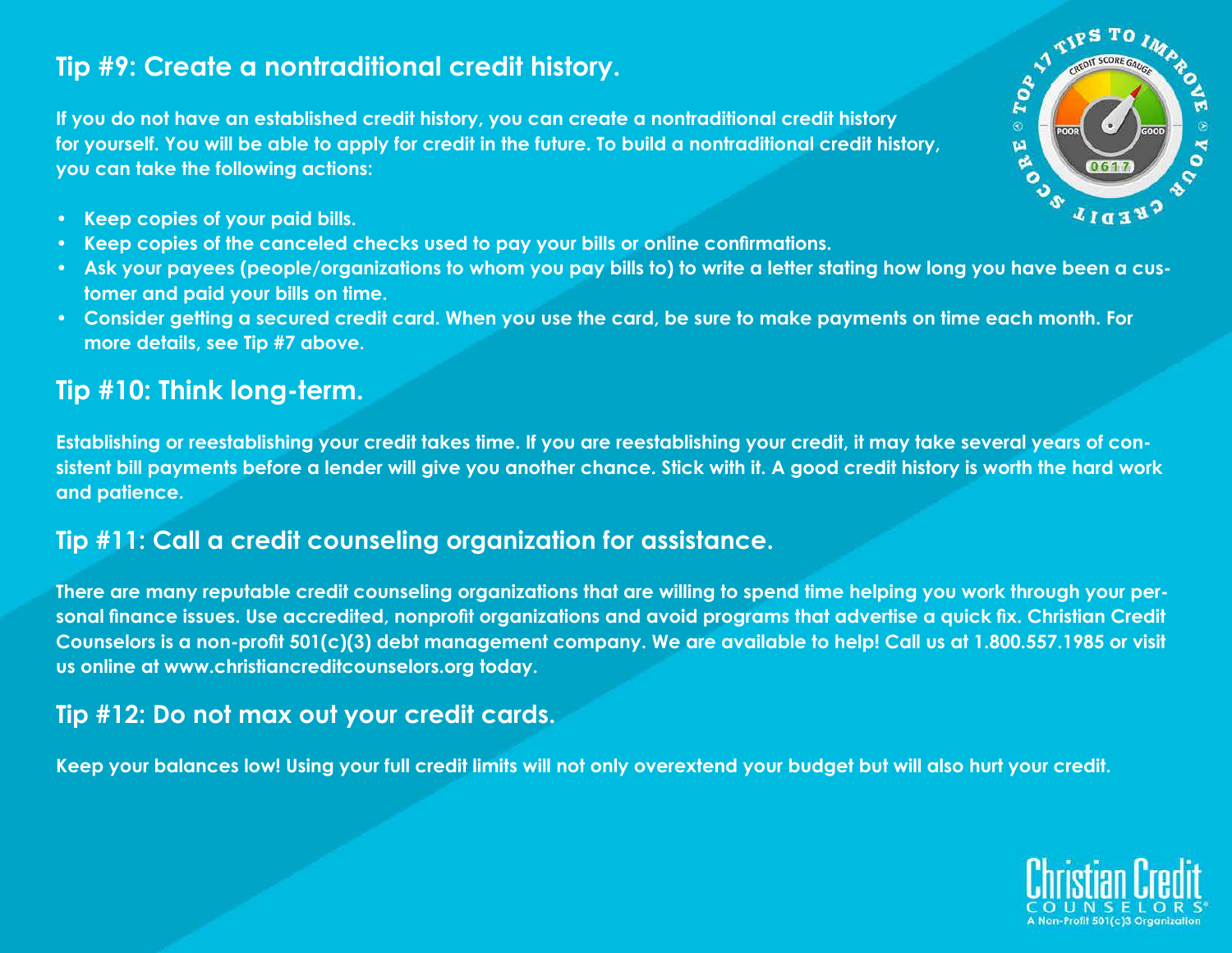## **Tip #13: Protect yourself and your identity.**

**Be cautious when releasing your personal information. Identity theft is on the rise and you should take every precaution you can when discussing and releasing your personal information whether it is on the internet or over the phone. Do not pay for identity theft protection. Monitoring your accounts yourself is the safest and cheapest way to manage your finances.** 



## **Tip #14: Set a budget and stick to it.**

**A budget is one of the greatest tools to achieve financial success. Track your expenses then create a budget that makes sense for you and your family. Monitoring and maintaining your budget should set you up for financial success in the future. Sticking to a reasonable budget can help you pay your bills on time to improve your credit report, which employers may check with the proper consent.** 

### **Tip #15: Avoid payday loans.**

**Payday loans are dangerous to your financial situation. Payday loan companies charge very high interest and, if left unpaid, the collection fees and interest are unbearable. Even though it can be easy to fall prey to the payday trap, remember that a good budget, savings, and an emergency credit card are better options when you need funds for an emergency or unexpected bill than getting a payday or high-interest loan.**

# **Tip #16: Build credit by using it responsibly.**

**The safest way to build credit is to set aside cash that you would use for everyday items (such as gas or groceries), use your credit to pay for them, and then use the cash to pay off the credit amount each month. You can also build your credit by purchasing household goods (such as tires) with credit ninety days or six months same as cash and as long as you pay off your balance in full within that time, it will build your credit.** 

# **Tip #17: Beware of websites that advertise "Free Credit Reports and Scores."**

**Most websites out there might advertise as being free but they actually do charge consumers a monthly fee to monitor or pull their credit reports or scores. Utilize www.annualcreditreport.com and www.creditkarma.com for free annual credit reports and scores. Always remember: you can monitor your credit by yourself for free!**

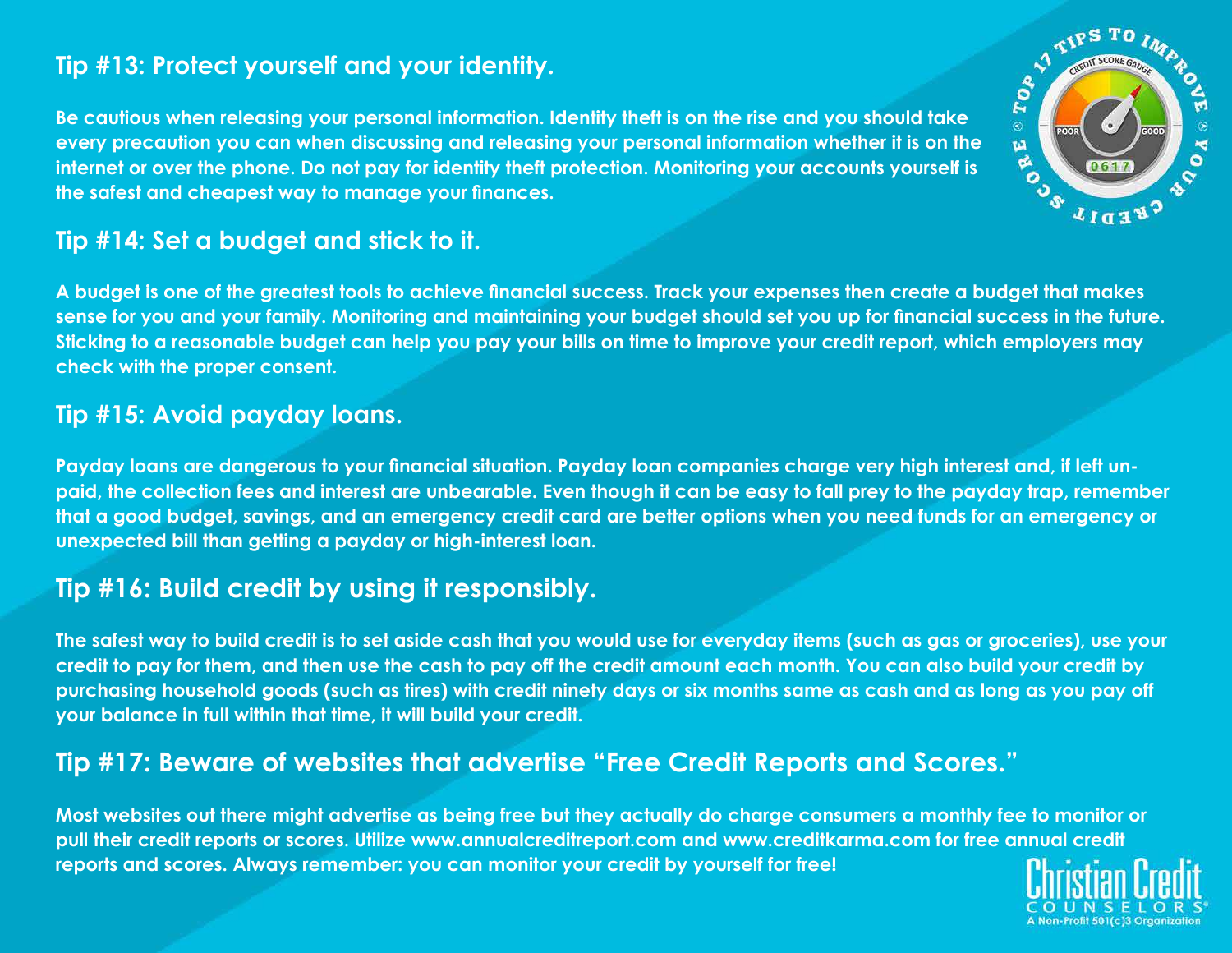**Now that you know 17 tips to improve your credit score, you can use the checklist below to keep track of specific actions that you can take to be financially successful:**

#### **Checklist for SUCCESS:**

П

- $\Box$ **I have read another eBook by Christian Credit Counselors entitled, "The Complete Guide to Fixing Your Credit Report – the Right Way."**
- O **I went to www.annualcreditreport.com and printed my free credit report(s).**
- **I signed up with www.creditkarma.com for free monitoring.**  O
- O **I have reviewed each section in my credit report(s) and took note of areas where I need improvement (example: Payment History, Amounts Owed, Length of Credit History, New Credit, Types of Credit).**
- O **I used the Dispute/Investigation Worksheet from "The Complete Guide to Fixing Your Credit Report – the Right Way" eBook by Christian Credit Counselors to note any errors or activity that I did not recognize on my credit report(s). These will be issues that may need to be disputed through the credit bureau(s).**
- $\Box$ **I researched these potential errors by pulling my statements and calling the creditors for information, if necessary.**
- **ICI I filed a free dispute letter with the credit bureau that reported the inaccurate information.**
- O **I completed a realistic budget and I stick to it. I know I can use the blank budget sheet in the above-mentioned eBook as a reference guide.**
- $\Box$ **I made a list of my debts so that I am aware of what I owe and so that I can make a game plan to pay down any overextended accounts. I used this list along with my budget sheet to see how much extra I can realistically afford to put toward my accounts monthly.** 
	- **I researched more information about applying for a secured line of credit which reports to the credit bureaus because this can be a good way for me to reestablish credit.**



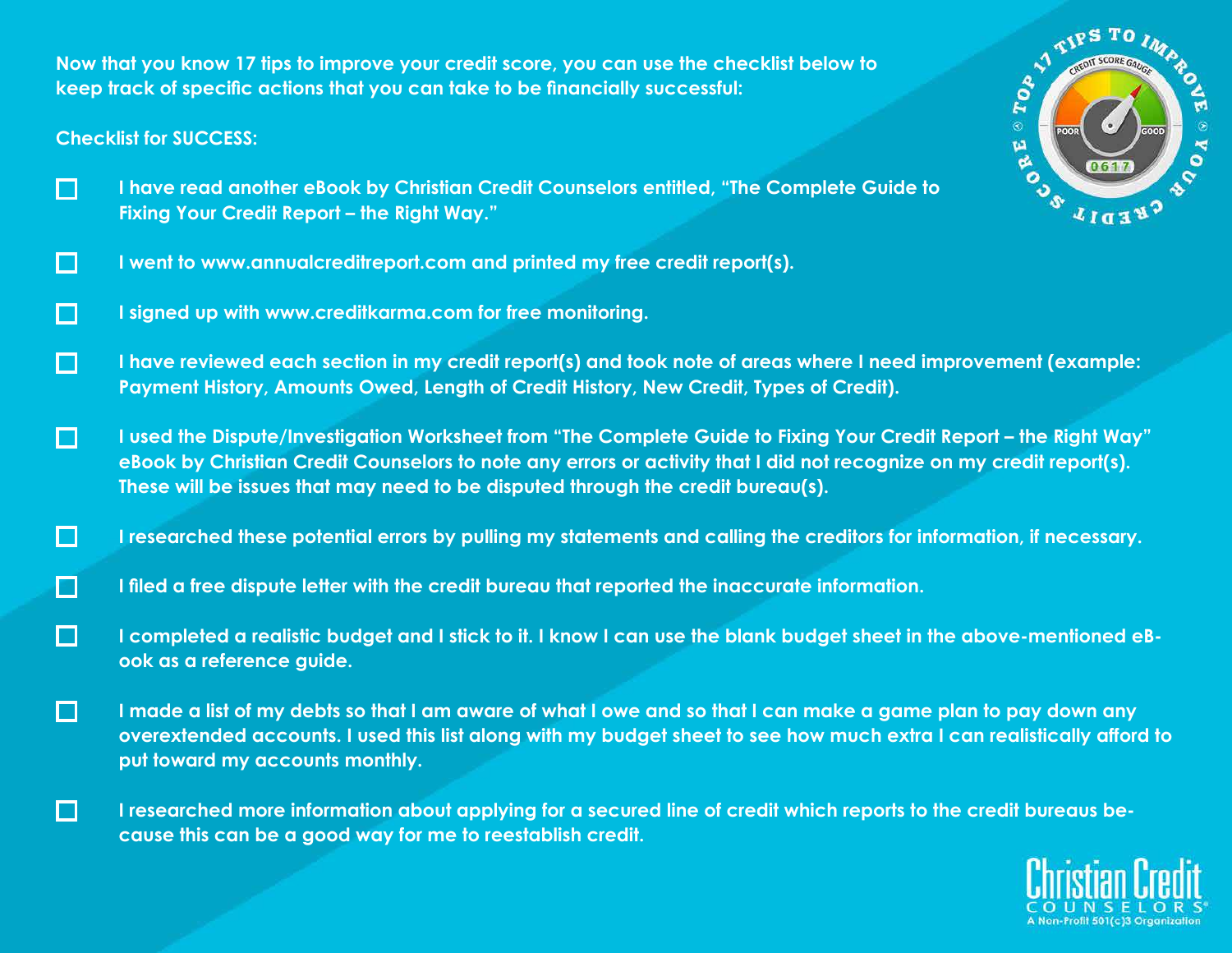**Hopefully, learning and practicing these great tips and utilizing this checklist will help guide you in navigating through the uncertainty and stress that debt and a negative credit situation can bring. Sometimes a financial situation can be so overwhelming or negative that it seems impossible to even find a way to start unraveling and solving it. That is when this eBook comes into play! It gives you information and specific actions that you can start taking today so that you can travel step by step on the road to financial recovery! It will take time and patience, but putting these tips to use over time can improve anyone's credit scores.** 

 $\begin{picture}(180,170) \put(0,0){\line(1,0){155}} \put(15,0){\line(1,0){155}} \put(15,0){\line(1,0){155}} \put(15,0){\line(1,0){155}} \put(15,0){\line(1,0){155}} \put(15,0){\line(1,0){155}} \put(15,0){\line(1,0){155}} \put(15,0){\line(1,0){155}} \put(15,0){\line(1,0){155}} \put(15,0){\line(1,0){155}} \put(15,0){\line(1,0){155$ M E AVOIR POOR R  $\bullet$ 061 CREDIL

**Remember, if you are in need of financial assistance, contact:**

**Christian Credit Counselors www.ChristianCreditCounselors.org 1.800.557.1985**